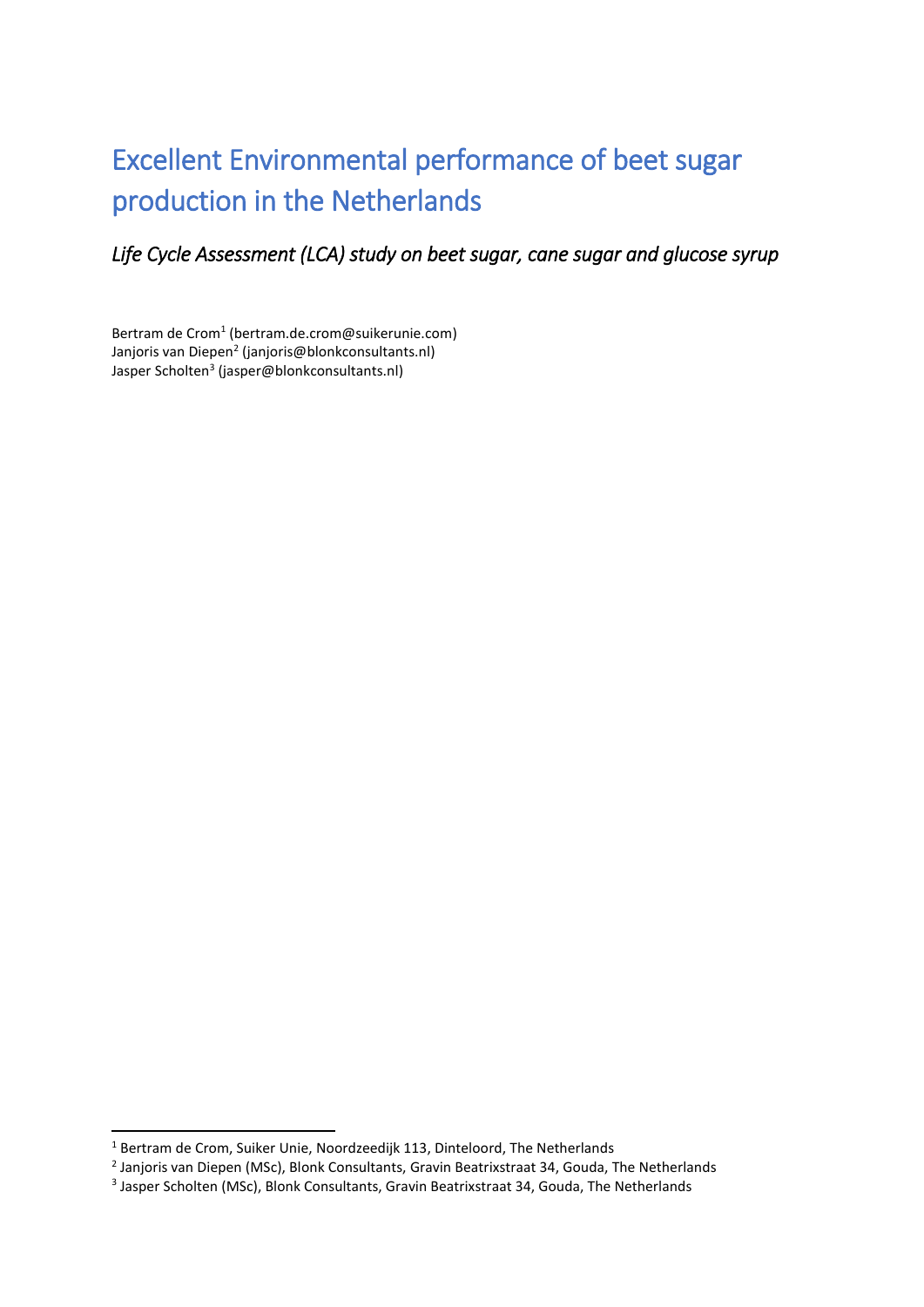### Abstract

*To get more insight in the environmental performance of the Suiker Unie beet sugar, Blonk Consultants performed a comparative Life Cycle Assessment (LCA) study on beet sugar, cane sugar and glucose syrup. The system boundaries of the sugar life cycle are set from cradle to regional storage at the Dutch market. For this study 8 different scenarios were evaluated. The first scenario is the actual sugar production at Suiker Unie. Scenario 2 until 7 are different cane sugar scenarios (different countries of origin, surplus electricity production and pre-harvest burning of leaves are considered). Scenario 8 concerns the glucose syrup scenario. An important factor in the environmental impact of 1 kg of sugar is the sugar production per ha. Total sugar production per ha differs from 9 tonne of sugar per ha for sugarcane to 15 tonne sugar per ha for sugar beet (in 2017). Main conclusion is that the production of beet sugar at Suiker Unie has in general a lower impact on climate change, fine particulate matter, land use and water consumption, compared to cane sugar production (in Brazil and India) and glucose syrup. The impact of sugarcane production on climate change and water consumption is highly dependent on the country of origin, especially when land use change is taken into account. The environmental impact of sugar production is highly dependent on the co-production of bioenergy, both for beet and cane sugar.*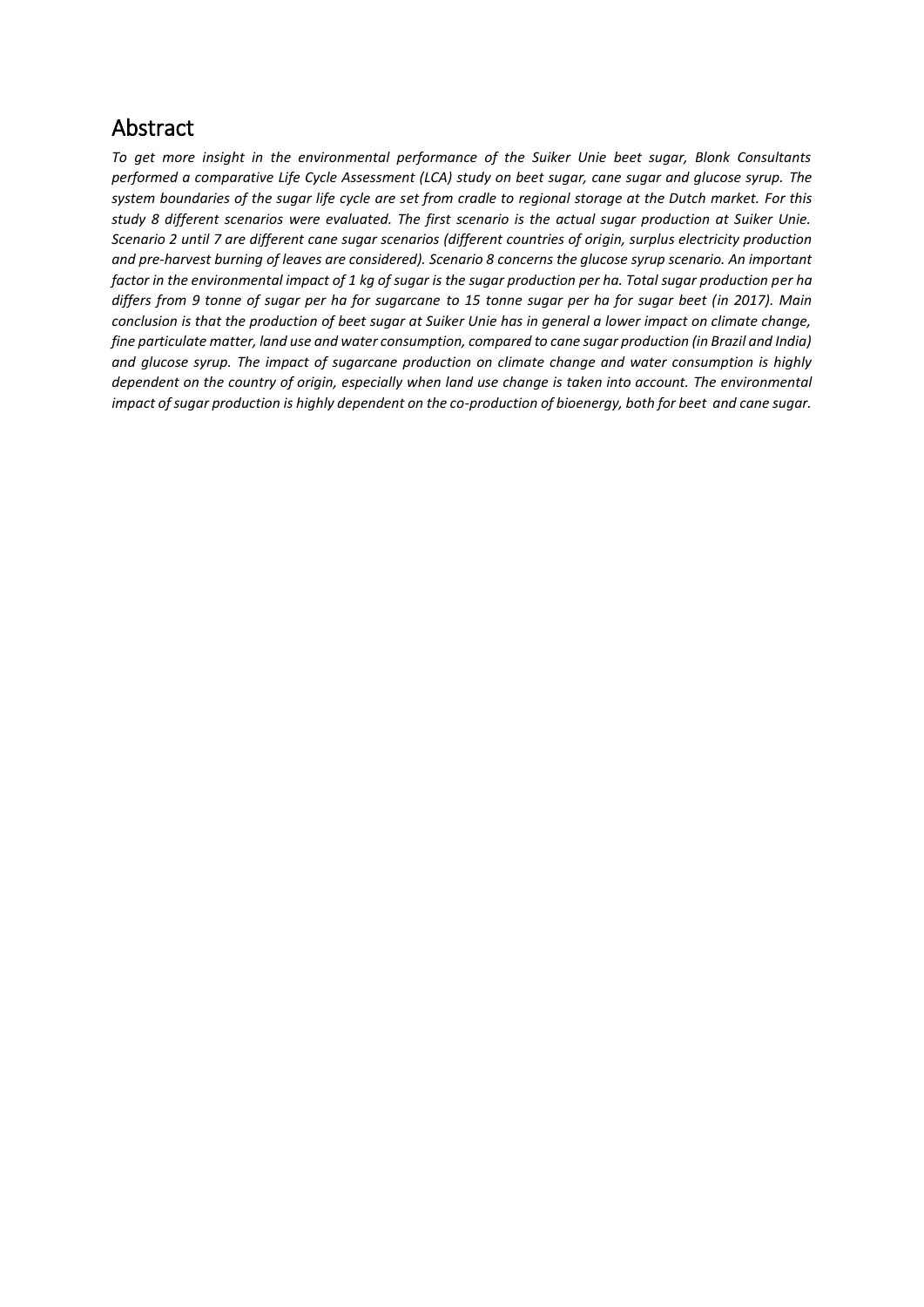### 1. Introduction

There is a lot of discussion about the difference in environmental impact between sugar from sugar beet and sugar from sugarcane. To get more insight in the environmental performance of Dutch beet sugar produced by Suiker Unie, Blonk Consultants performed a comparative Life Cycle Assessment (LCA) study on granulated beet sugar, granulated cane sugar and glucose syrup. LCA is a framework that allows the quantitative analysis of the environmental burdens of a product or system throughout all the stages of its life cycle. From the extraction of raw materials, production, processing, use and end of life management. This LCA study has been conducted according to the requirements of ISO 14044 [1], [2] and was externally reviewed by a panel of three experts. The review team declared that the methods used to carry out the LCA are consistent with ISO 14044 and are scientifically and technically valid.

# 2. Goal, scope & methodology

The goal of this study is to investigate the environmental impact of Suiker Unie beet sugar, compared to cane sugar and glucose syrup from corn starch on the Dutch market. Different kind of sugars (glucose, fructose, sucrose) have different kind of sweetness [3]. As the definition of sweetness is arguable and to prevent a more favourable result for sugar beet and sugar cane compared to glucose syrup, sweetness was not corrected for in the functional unit. The chosen functional unit is 1 kg of dry sugar at regional storage on the Dutch market.

The system boundaries of the sugar life cycle are set from cradle to regional storage at the Dutch market. Therefore, the LCA includes life cycle stages cultivation, transport and processing. The production of sugar packaging and the use phase of the product are not included.

In a multifunctional process, the environmental impact of the whole process should be allocated to its different products. At the production of sugar, allocation is needed for the following products: sugar, molasses, pulp. Economic allocation was applied as default allocation approach for production of co-products according to the Product Environmental Footprint Category Rules (PEFCR) for feed products [4] from the European Commission. For surplus energy production, *substitution* was used according to allocation rules in ISO 14040/14044 [1], [2].

The ReCiPe 2016 method [5] was chosen as impact assessment method. Based on relevant impact categories for agri-food products according to the PEFCR [6], expert judgment and robustness, the following (midpoints) impact categories are selected: climate change with and without land use change  $(CO<sub>2</sub>-eq)$ , fine particulate matter formation (PM2.5 eq), agricultural land use (m<sup>2</sup>·year), water consumption (m<sup>3</sup>), freshwater eutrophication (kg P-eq), marine eutrophication (kg N-eq), terrestrial acidification (kg SO<sub>2</sub>-eq) and fossil resource scarcity (kg oil-eq). Other impact categories like toxicity are not taken into account because of low data availability, low data quality and low robustness. This article focus on the most relevant impact categories climate change, land use, water consumption and fine particulate matter.

### 3. Sugar production scenarios

For this study 8 different scenarios were evaluated. The first scenario is the actual sugar production in the Netherlands. Scenario 2 – 7 are different cane sugar scenarios, while scenario 8 is the glucose syrup scenario.

The *beet* sugar scenario is based on cultivation and processing of sugar beets at Suiker Unie. Both Suiker Unie sugar factories are equipped with a combined heat and power plant (CHP). This technology allows to produce heat and electricity, the surplus electricity is delivered to the public grid. Suiker Unie started some years ago with fermentation of beet pulp and tails to produce biogas which is partly used as fuel in the CHP. Most of the biogas is upgraded to natural gas quality en supplied to the national grid.

The country of origin has a great impact on the environmental impact of *cane sugar*. The top world producers of cane sugar are Brazil and India and are included in this study. Like sugar production from beet, co-production of bioenergy influences also the environmental impact of cane sugar. Bagasse from the sugarcane is used as a biofuel for the sugar mill. Surplus electricity production from bagasse has become more common and the efficiency of the electricity production has increased [7]. Although forbidden in most countries, pre-harvest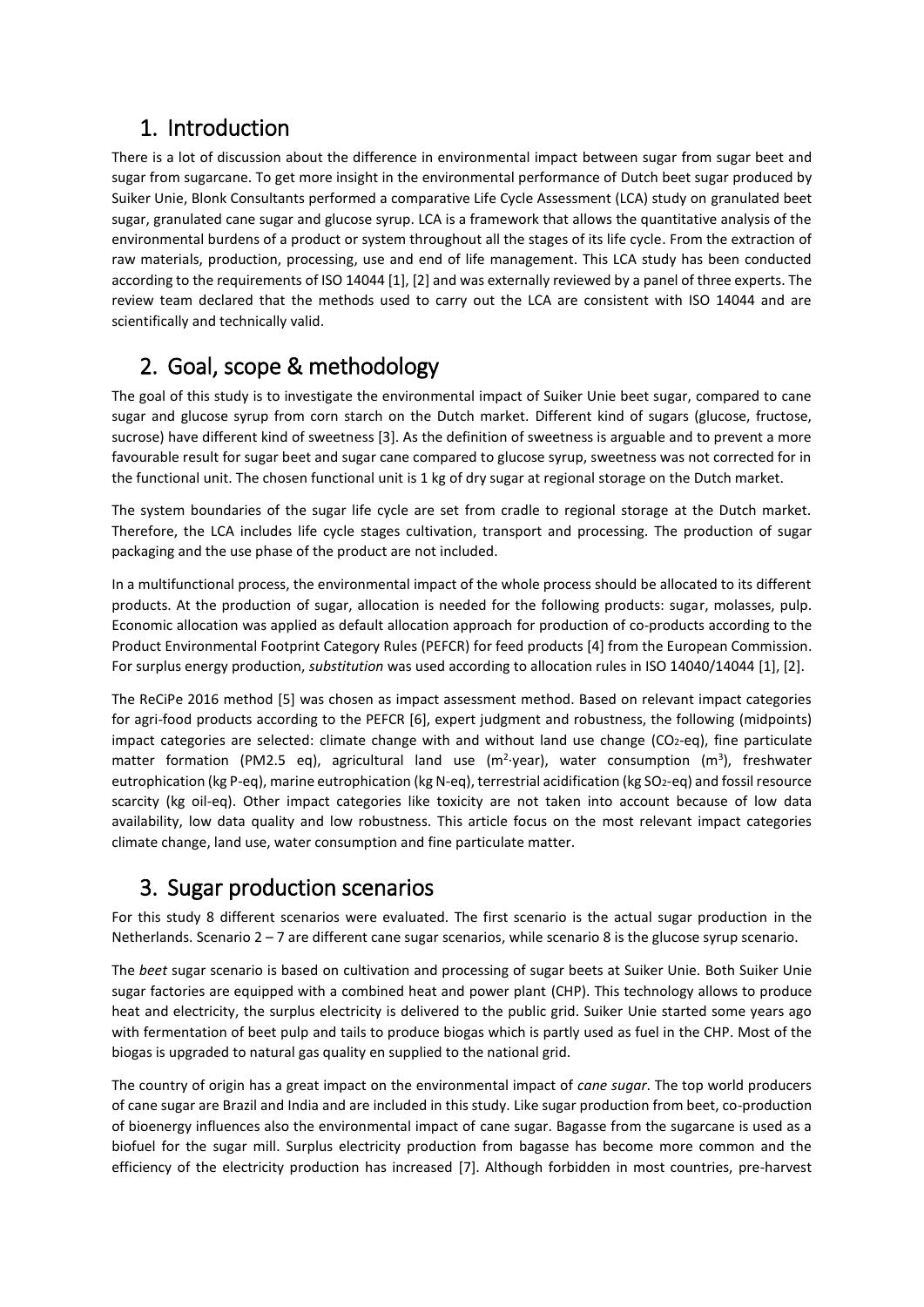burning is still practiced easing the harvesting process (about 60% in Brazil). Emissions of pre-harvest burning of the sugarcane field is an important parameter in the environmental impact of sugarcane. Especially as preharvest burning causes local health problems due to fine particulate matter emissions [8].

Corn starch is commonly used as the source of *glucose syrup*. A scenario was calculated with a Dutch market mix of corn from several countries of origin and corn refinery in The Netherlands.

The following scenarios for sugar production were calculated in this study:

- 1) Beet sugar, at Suiker Unie plant
- 2) Cane sugar with no electricity delivered to the grid and no pre-harvest burning (Brazil)
- 3) Cane sugar with no electricity delivered to the grid and no pre-harvest burning (India)
- 4) Cane sugar with electricity (from bagasse) delivered to the grid and no pre-harvest burning (Brazil)
- 5) Cane sugar with electricity (from bagasse) delivered to the grid and no pre-harvest burning (India)
- 6) Cane sugar with no electricity delivered to the grid and pre-harvest burning (Brazil)
- 7) Cane sugar with no electricity delivered to the grid and pre-harvest burning (India)
- 8) Glucose syrup from corn starch



*Figure 1 Simplified process flows of the different sugar production scenarios*

### 4. Software and data

SimaPro LCA software (version 8.5) was used as a tool for calculating the environmental impact. Agri-footprint version 4.0 [9], [10] was used as main source for secondary data. Agri-footprint is a high quality and comprehensive LCA database, focused on the agriculture and food sector. The Ecoinvent database version 3.4 was used as a source for secondary data of some specific chemicals when data was not available in Agri-footprint.

The cultivation of sugar beets was based on primary data of 9000 Suiker Unie farmers for yield, energy use, manure and fertilizer use. As cultivation data varies year by year, a yearly average was taken for the years 2013 through 2017. When no primary data was available, secondary data from Agri-footprint 4.0 [9], [10] was used. The processing data for the beet sugar were based on primary data of Suiker Unie from both production plants in the Netherlands. As production data varies year by year, a yearly average was taken for the years 2013 through 2017.

The dataset for cultivation of sugarcane in Brazil and India was taken from Agri-footprint 4.0 [9], [10]. Modelling of (emissions of) crop residues of sugarcane cultivation has been improved since the release of Agri-footprint 4.0. As this change has a significant positive impact on the results, the sugarcane cultivation dataset was adapted accordingly. The dataset for processing of sugarcane in Brazil and India were also taken from Agri-footprint 4.0. These Agri-footprint processes are based on Australian sugar mills, derived through industry consultation. No recent good-quality processing data and/or specific data for Brazilian and Indian sugar mills could be found in literature. The data for sugarcane processing was adapted by some latest insights.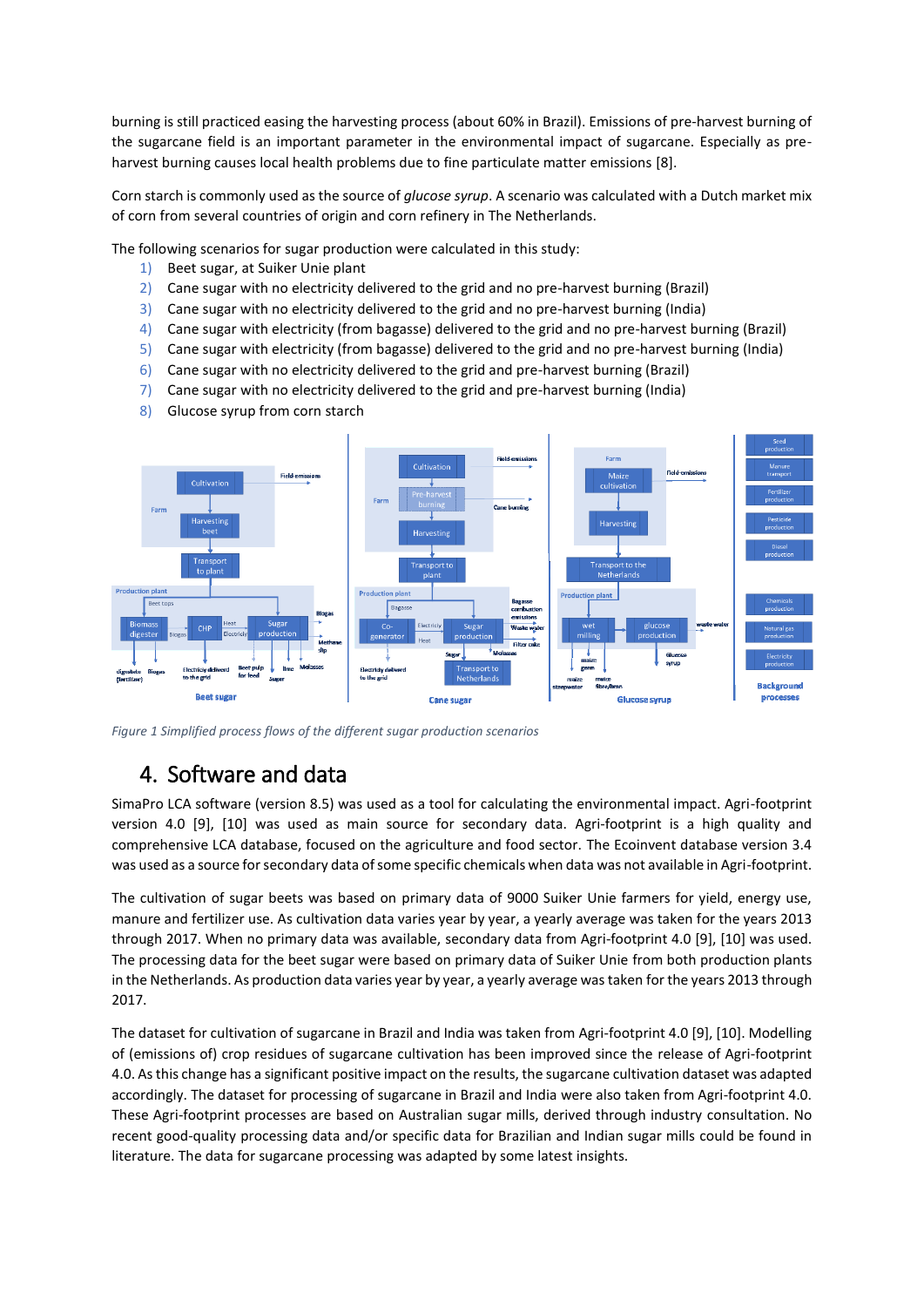The cultivation, transport and milling datasets of corn were taken from Agri-footprint 4.0 [9] and is based on secondary datasets. The country of cultivation was based on the Dutch market mix based on FAO trade statistics. The corn refinery process to produce glycose syrup from corn starch was modelled based on US data from a corn refinery of >400.000 tons corn per year [11]. Wheat is an alternative source for glucose syrup instead of corn and was considered in a sensitivity analysis.

## 5. Results

An important parameter for the environmental impact of 1 kg of sugar is the sugar production per ha. Yields of sugarcane in Brazil and India don't vary a lot and range from 70 – 75 tonne per ha in the last three years 2015 - 2017 (FAO). Sugar beet has a yield of around 85 tons per ha in The Netherlands. The total sugar production per ha differs from 9 tonne of sugar per ha for sugarcane to 15 tonne sugar per ha for sugar beet (2017).

### **Land use**

This difference in land use for beet sugar, cane sugar and glucose syrup (see [Figure 2\)](#page-4-0) is mainly due to the differences in yields and process efficiencies as described above. Pre-harvest burning and surplus electricity production have no effect on land use.



<span id="page-4-0"></span>*Figure 2 Agricultural land occupation of sugar for different sugar production scenarios*

According to the ISO/TS 14067 [12] and the latest PEFCR guidance of the European Commission [6] the carbon emissions due to land use change (LUC) should be reported separately. Climate change caused by LUC differs per country. Sugar cane cultivation takes place in developing countries where deforestation is an environmental issue. Sugar cane cultivation in India is almost not associated with LUC. Climate change caused by LUC is less relevant for maize cultivation as most of the maize on the Dutch market is cultivated in Europe. Sugar beet cultivation in the Netherlands is not associated with LUC.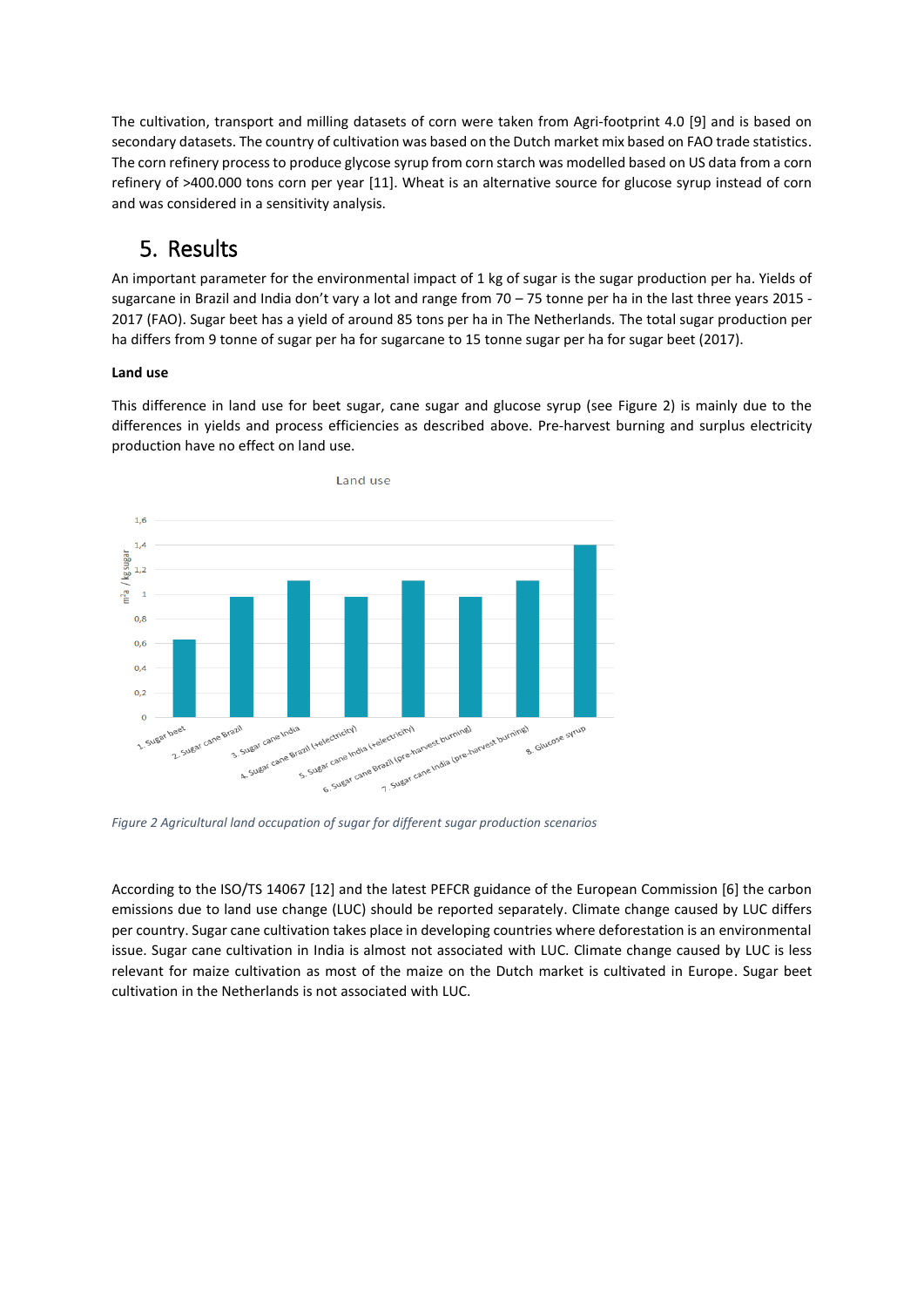#### **Climate change**



<span id="page-5-0"></span>*Figure 3 Climate change impact of sugar for different sugar production scenarios*

The impact on climate change of sugar production differs highly (see [Figure 3](#page-5-0) an[d Figure 4\)](#page-5-1), depending on the surplus energy production, both for cane sugar as for beet sugar. For cane sugar, the substitution effect of surplus energy production on climate change differs depending on the country of origin. Electricity production in Brazil is mainly hydropower so the positive impact of green electricity delivered to the grid by the sugar production is not as high as in India, where fossil fuel is mainly used for electricity production.



<span id="page-5-1"></span>*Figure 4 Contribution analysis of different life cycles to climate change for different sugar production scenarios*

### **Fine particulate matter**

Cane sugar production has a higher particulate matter production then sugar beet production (see [Figure 5\)](#page-6-0). Pre-harvest burning has a negative impact on fine particulate matter. The scenario of cane sugar production with surplus electricity in India has the lowest fine particulate matter production, it's even negative. The avoided production of conventional electricity has a high impact on the result.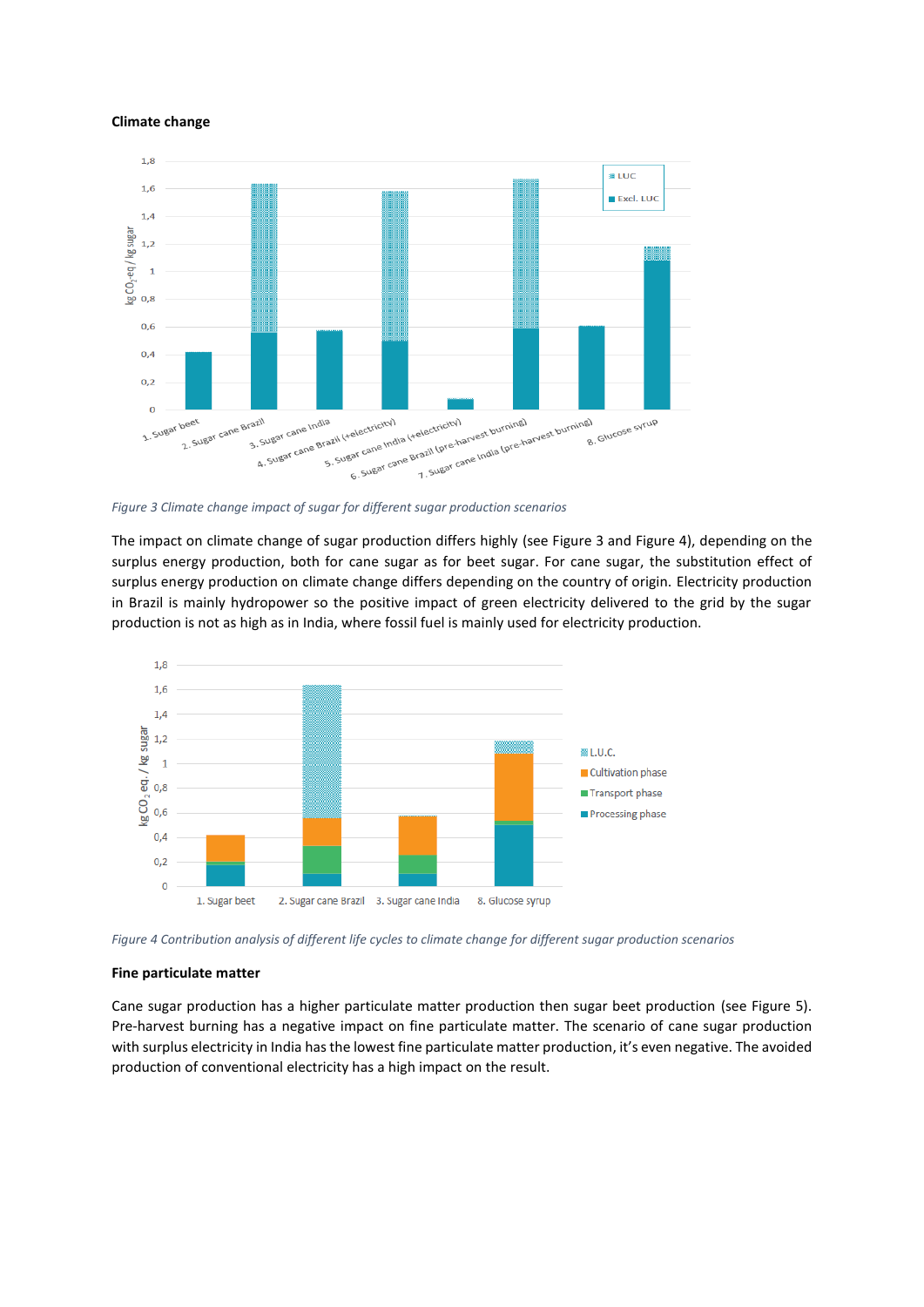

<span id="page-6-0"></span>*Figure 5 Fine particulate matter formation of sugar for different sugar production scenarios*

#### **Water consumption**

The water flows of relevance are mostly irrigation water and some water consumption during processing. As most water consumption during processing of sugarcane and beet is water recovered from the evaporation of the cane or beet juice [13], no input of extra water is needed. Sugar beet farms in the Netherlands do only use little irrigation water according to the water footprint data [14]. Water consumption for cane sugar production differs a lot per country. Especially India scores high on water consumption (see [Figure 6\)](#page-6-1). The ReCiPe impact assessment only considers water consumption. When looking at water stress, where also the availability of water is considered, the scenarios of sugarcane production in India are even worse. Water consumption for irrigation causes a lot of water stress in the Indus valley where a lot of sugarcane is cultivated [16].



<span id="page-6-1"></span>*Figure 6 Water consumption of sugar for different sugar production scenarios*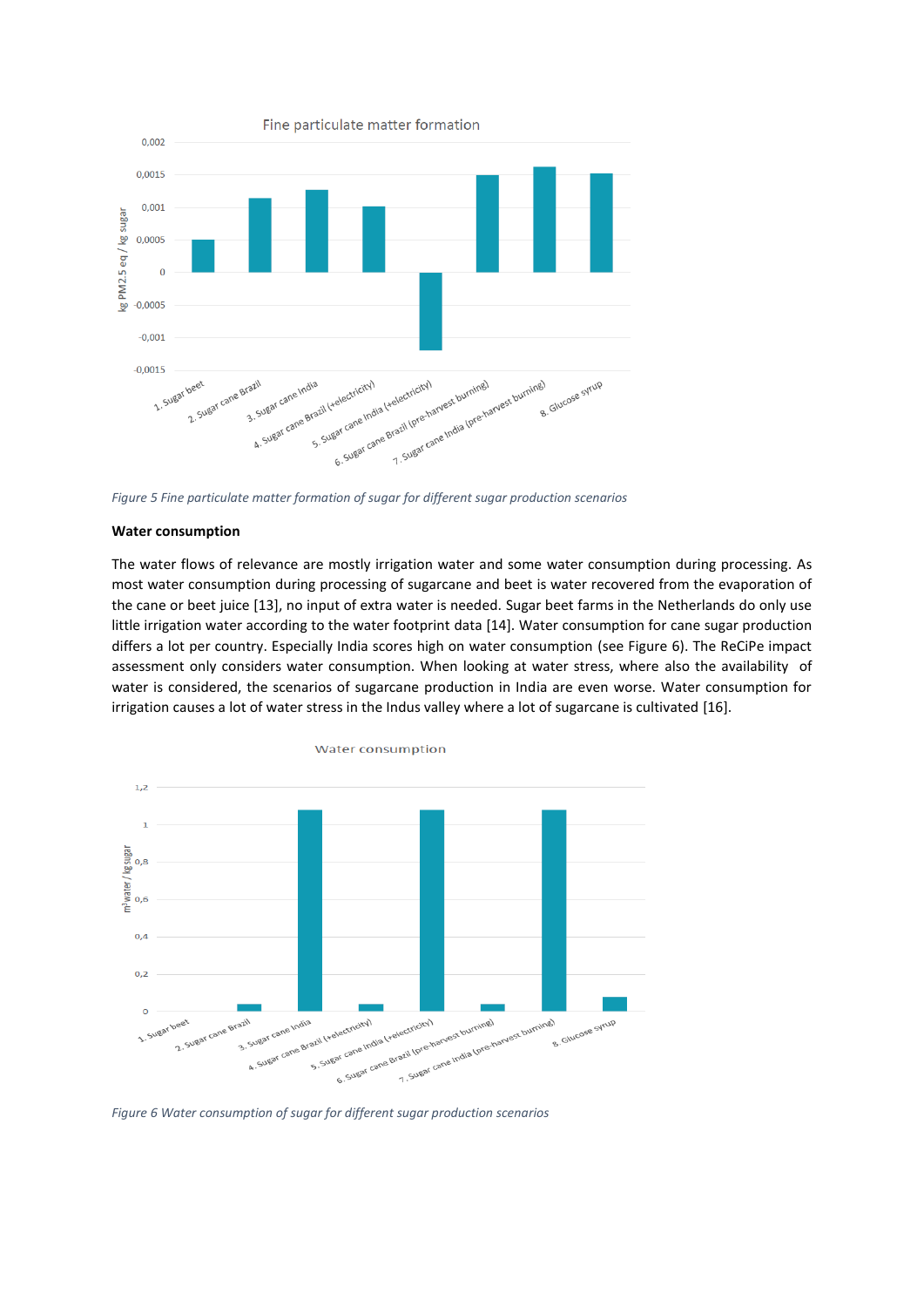# 6. Conclusions

The results from this LCA lead to the following conclusions regarding this investigation:

- The production of beet sugar at Suiker Unie has in general a lower impact on climate change, fine particulate matter, land use and water consumption, compared to cane sugar production (in Brazil and India) and glucose syrup. Cane sugar from India with surplus electricity production has a lower impact on climate change and fine particulate matter when 'substitution' is used as allocation method for the surplus electricity production.
- The impact of cane sugar on climate change and water consumption is highly dependent on the country of origin, especially when land use change is taken into account.
- The environmental impact of sugar is highly dependent on the co-production of bioenergy, both for beet sugar and cane sugar.
- The relevance of surplus energy production in the sugar industry increases. When economics of production process and business change, it could be arguable to allocate surplus energy as a coproduct.

Data for sugarcane processing is somehow outdated. As energy efficiency is increasing and surplus energy production has a major effect on the environmental impact, it is recommended to collect more recent (primary) data.